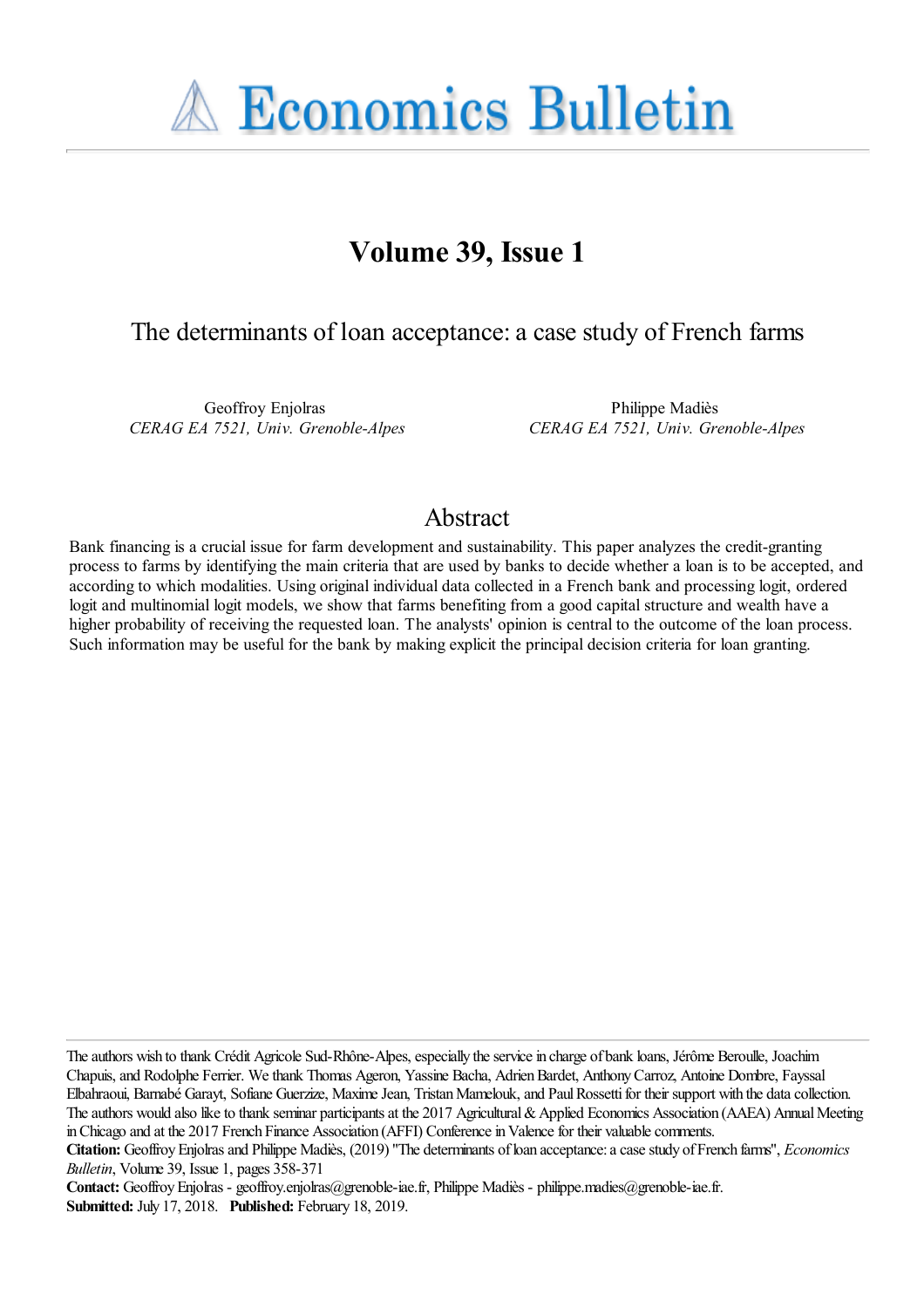## **1. Introduction**

Farms' development heavily relies on bank loans, which are necessary for their growth (Fecke et al., 2016). This method of financing has usually represented an attractive way of gathering funds insofar as interest rates have been subsidized for farms over time in many countries (Jansson et al., 2013). In the current context, with very low interest rates, loans are even more competitive if farmers show evidence that their projects to be financed will generate enough cash to pay back the borrowed money.

An extensive literature in banking and finance tackles the issue of assessing supply- and demand-side effects using firm-level data or bank lending survey data (Hempell and Kok, 2010; Ciccarelli et al., 2010; Puri et al., 2011; Belaid et al., 2016). In the farm sector, few studies tackle the issue of the credit-granting process (Jansson et al., 2003; Featherstone et al., 2007; Afari-Sefa et al., 2018). Most studies related to credit indeed consider credit rationing (Awunyo-Victor et al., 2014; Turvey and Weersink, 1997) and more specifically its consequences (Barry and Robison, 2001; Petrick, 2004). Some studies also consider the evaluation of credit default risk (Katchova and Barry, 2005). Because farms are mainly of small and medium size, the literature on the lending decisions concerning small and mediumsized enterprises can be useful to provide information on factors leading to loan acceptance or denial (Berger et al., 2005; Cassar et al., 2015).

This paper aims to contribute to the literature on loan granting in three ways. First, we use direct banking information, which allows for improved precision regarding the individual, structural, and financial characteristics of studied farms. Second, we consider both the objective and the subjective dimensions in credit granting set out above. While the literature highlights the need for information in the banking system, many empirical analyses pay little attention to the analysts' personal dimension, probably due to a lack of precise data (Heider and Inderst, 2012). Third, we differentiate loans according to their purpose, namely real estate investment, machinery investment, and cash position improvement.

We adopt an econometric modeling approach that relies on logit models. These kinds of models seem to be the most appropriate to consider the bank decision regarding the acceptance of requested loans (LaCour-Little, 1999). In a first stage, we consider a binary response, *i.e*., whether the loan is fully granted or not. In a second stage, we use an ordered logit that considers the gradation of the opinion exposed above, from 1 (refusal of the loan) to 4 (full acceptance without guarantee). In a third stage, we use a multinomial logit which considers the same gradation.

The paper is organized as follows. In the first part, we develop the theoretical modeling associated with our study. In the second part, we present the review of literature. In the third part, we discuss the results. In the fourth part, we conclude the analysis and propose some implications.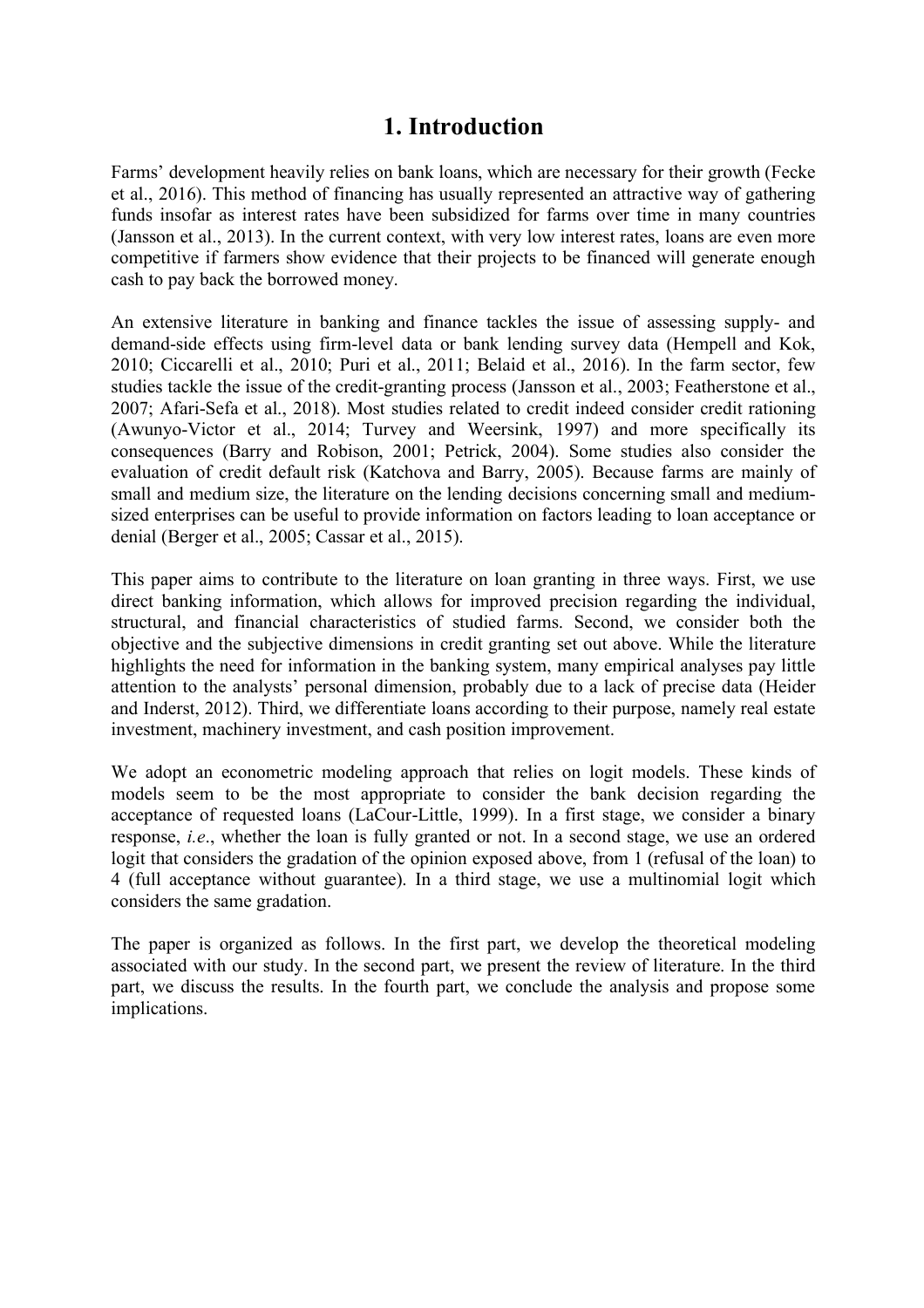## **2. Review of literature**

One of the keys in the loan-granting process is the information available for the bank that will lead in the end to acceptance or rejection of the requested loan. According to Berger and Udell (2006), banks use four primary methods to compensate for information asymmetries: (1) accounting-based lending, (2) credit scoring, (3) relationship lending, and (4) collateralbased lending. We structure this section according to this typology and we consider the four following key points as well as control variables.

### **2.1 Accounting figures**

By definition, the holder has the best available information on his or her company's performance and its default risk (Bharath et al., 2008). However, the bank needs to gather such information in order to assess the ability of the borrower to pay back its debt. Information asymmetries tend to be greater in small, private businesses such as farms, which often have little institutional history and are not required to publicly disclose companyspecific information (Butler et al., 2007). As a result, these businesses tend to be more informationally opaque than larger, publicly listed firms, increasing information risk and potentially influencing lending decisions. For banks, cash flow information is the most important factor in small business loan approval decisions, far above credit scores (Cowen and Cowen, 2006).

### **2.2 Credit scoring**

Banks use scoring methods as a convenient way to aggregate available information. Globally speaking, the literature shows that the hard, quantitative information in credit scores provides a cost-effective method for lenders to assess loan applications and monitor borrowers (e.g., Turvey and Weersink, 1997; Frame et al., 2001; Akhavein et al., 2005; Berger and Frame, 2007; Pederson and Zech, 2009). Although initially designed for large companies, scores are completely suitable for small businesses given the small quantity of objective information they can provide. Small companies do not usually purchase scores from credit agencies (Kallberg and Udell, 2003). Therefore, banks compute a solvency score themselves according to the Basel regulation. Because such a score predicts the probability of failure of the company, it is used as a tool for granting a loan or not (Cassar et al., 2015).

### **2.3 Collateral**

By definition, collateral can be used as a way to repay the debt in case of default. Therefore, it reduces the risk to be borne by the lender (Jiménez and Saurina, 2004; Voordeckers and Steijvers, 2006). Such a guarantee is adapted to the loan characteristics and to the probability of default estimated by the bank. Following Coco (2000), Cassar et al. (2015) emphasize a double action of collateral against information asymmetries. First, moral hazard is reduced by preventing borrowers to shift from low-risk to higher-risk projects. Second, collateral acts as a signal sent by a quality borrower, which reduces adverse selection. In a farm context, collateral can concern both the farmer's personal wealth (real estate) and the facilities of the company (farmland and machinery). Livestock and crop stocks can also be considered as guarantees (Henderson, 2015).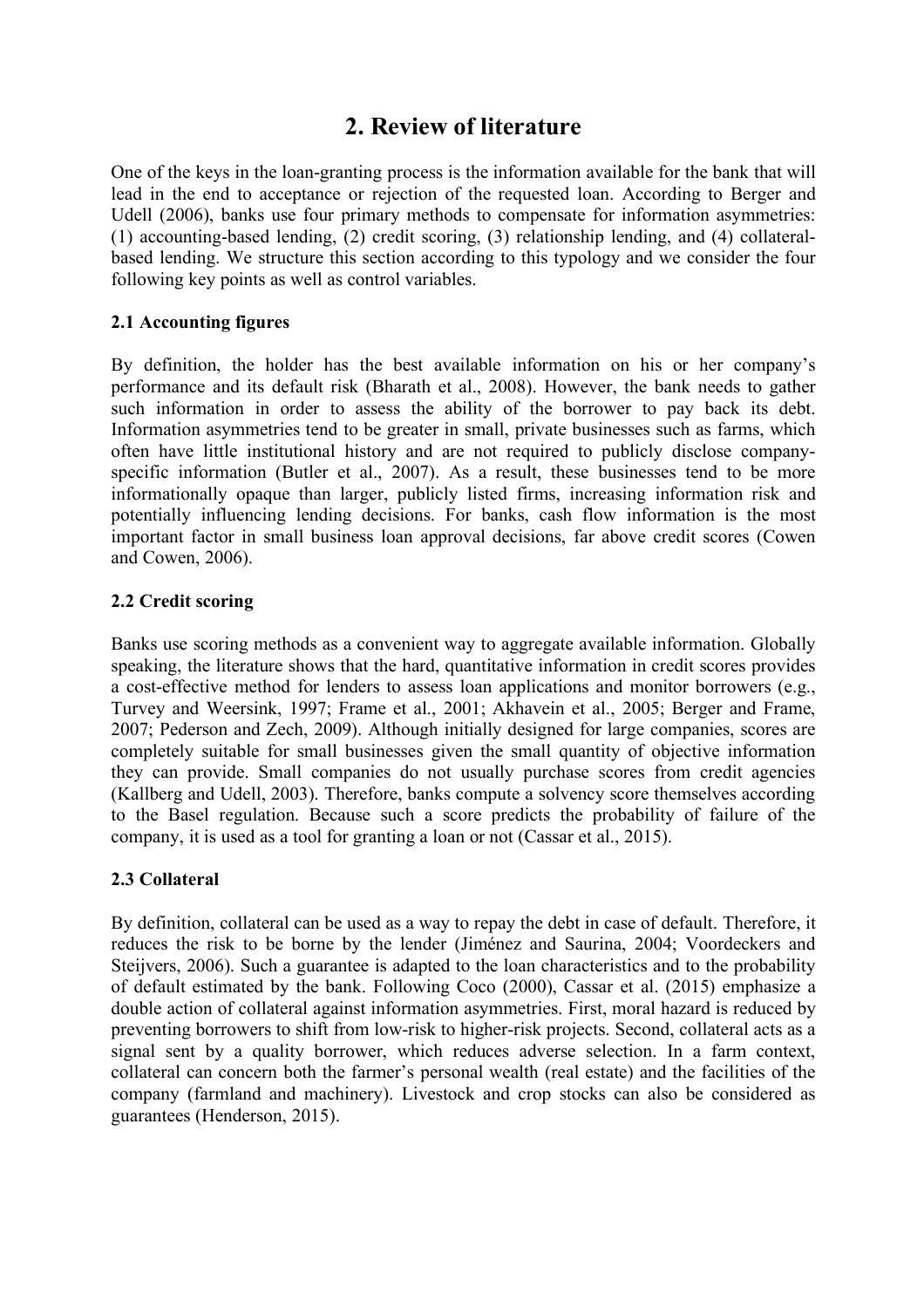#### **2.4 Banking relationships**

In contrast to accounting reports and other figures, the banking relationship is subjective (Cassar et al., 2015). It is in the realm of "soft information" in the sense that it is hard to quantify and communicate to others, and may not be verifiable by outsiders. For smallbusiness lending decisions, even more important may be the "soft" information obtained through ongoing banking relationships (Berger and Udell, 1995; Petersen, 2004; Petersen and Rajan, 1994). Such information is first related to the knowledge of the potential borrower: his or her character (honesty, integrity, and reliability), skills, and ability to operate the business. Second, loyalty and past transactions provide additional information about attitude toward risk. Consequently, past dealings with a borrower may provide superior information for assessing creditworthiness (Diamond, 1991; Petersen and Rajan, 1994). All these elements directly reduce information asymmetries. Consequently, a close bank-borrower relationship might be associated with a lower level of screening on each individual loan (Jiménez and Saurina, 2004).

### **2.5 Control variables**

Finally, one must refer to the loan in itself: amount, interest rate, intended purpose, effective use of the funds, and repayment terms (Petrick, 2004). Many of these parameters are interdependent. For instance, short-term borrowing is less risky from the bank's point of view because it is usually associated with a low amount and a fast payback. Thus, the effective interest rate and the collateral should be lower. However, borrowing for a long-term investment may act as a signal of quality because of the commitment required (Kutsuna and Cowling, 2003).

## **3. Empirical framework**

To explain the process leading to granting a loan, we have developed an empirical framework, which relies on a description of a loan-granting process, the use of an original database, and a two-stage econometric model.

### **3.1 Loan-granting process**

A loan request is basically examined through several stages. First, the applicant has to submit a complete file, including relevant information on his or her project, activity, accounts, and request. The first step is an examination in the bank's local branch, which provides a notice and an opinion regarding the loan request on the basis of the supplied information and of the knowledge of the customer. The branch may be permitted to grant the amount requested only for small amounts. The second step consists in sending the file to the bank loan service, located in the headquarters, which complements the file and decides to grant the loan or not. For major projects and distressed farms, a special credit committee decides on the request.

In all cases, the decision is then transmitted to the customer. It can take four forms: full acceptance of the loan without guarantee (51.30% of our sample), full acceptance of the loan with guarantee (32.51%), partial acceptance of the loan (6.69%), and rejection of the loan (9.50%). This key variable is used as the main dependent variable of our analysis.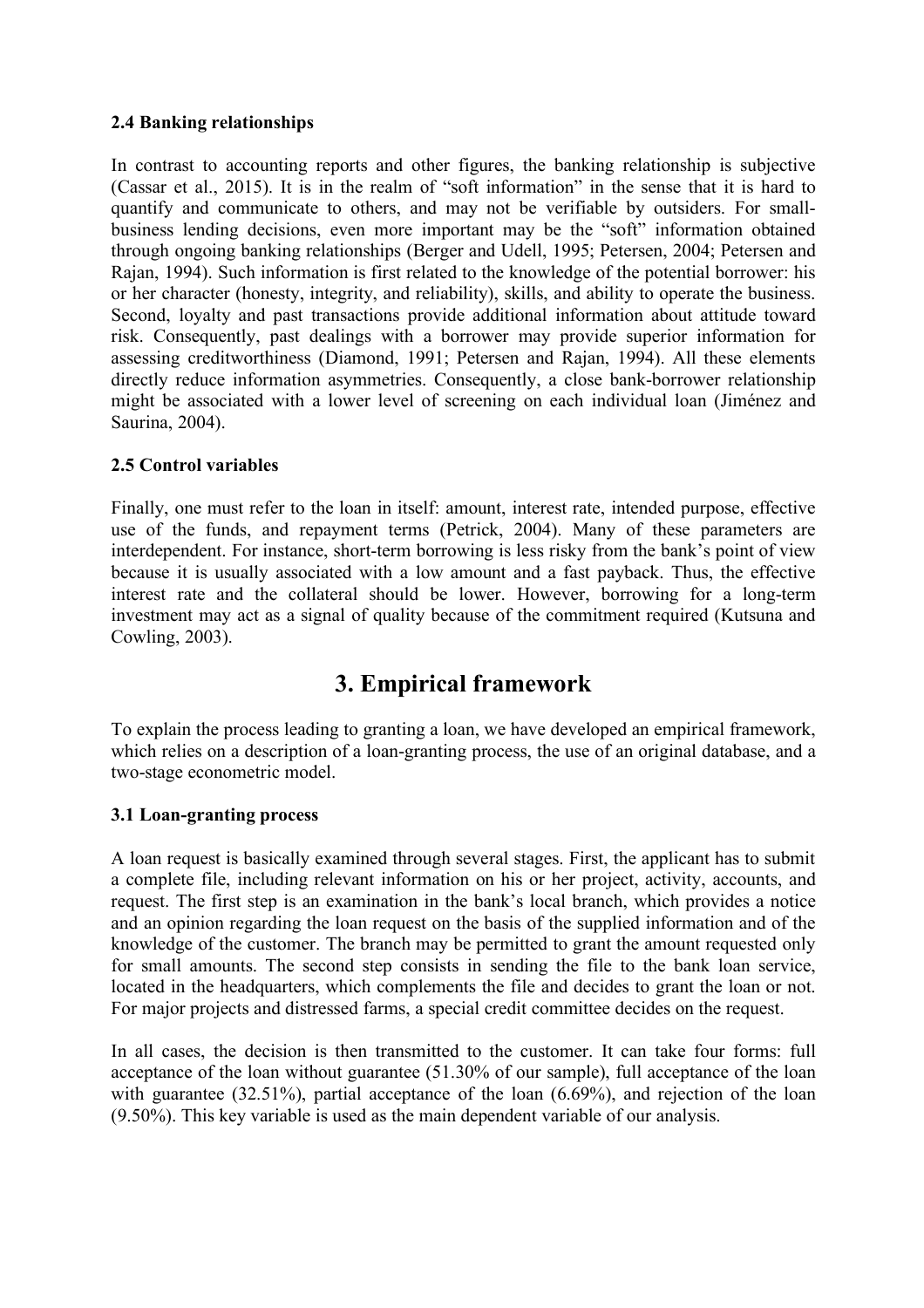#### **3.2 Database**

We use data obtained from a partnership with Crédit Agricole, the second largest commercial bank in France, which provides loans to nine farms out of 10, representing a total of  $\epsilon$ 7.2 billion in 2014 (Crédit Agricole, 2015). Credit is granted by regional branches, our study being focused on Crédit Agricole Sud-Rhône-Alpes, which encompasses three departments (Ardèche, Drôme, Isère) in the southeast part of France. Our dataset consists of 1,045 farms located in the Auvergne-Rhône-Alpes region, the fourth largest producing area in France, whose agricultural production is fairly close to the observed distribution for French agriculture (Agreste Auvergne-Rhône-Alpes, 2016).

The data were gathered on a random basis at the regional headquarters of the branch, with the service in charge of bank loans. They include a wide set of individual, structural, accounting, and financial components (balance sheets and income statements) as well as measures of riskiness such as the Basel II counterparty measure up to a three-year period for each farm. Data collection consisted in the compilation of individual forms completed either automatically (financial data) or manually by local bank analysts (individual data and remarks) during the period 2012–2017. All this information was gathered within the bank and remains private. For the sake of analysis, data were anonymized, and no information was provided regarding the precise location of the farm or the age and gender of the farm holder. A list of variables used in the analysis is provided in Table 1.

|                                | Variable                                  | Unit    | <b>Definition</b>                                                                                                                                                                                |
|--------------------------------|-------------------------------------------|---------|--------------------------------------------------------------------------------------------------------------------------------------------------------------------------------------------------|
| <b>Decision</b>                |                                           |         | Ranking of a requested loan (favorable without guarantees, favorable<br>with guarantees, partial acceptance, refusal)                                                                            |
|                                | <b>Counterparty risk (Basel II)</b>       |         | Counterparty risk (Basel II score, in 5 classes $=$ very low risk, low<br>risk, medium risk, high risk, proven risk)                                                                             |
| Analysts'<br>opinion           | <b>Strengths</b>                          |         | Counter + Specific items (good capital structure, off-farm income,<br>farmer's wealth, feasibility of the project, good relationships between<br>the bank and the farmer, farmer's experience)   |
|                                | Weaknesses                                |         | Counter + Specific items (fragile capital structure, low profitability,<br>high indebtedness, poor season, no guarantee)                                                                         |
| <b>Banking</b><br>relationship | <b>Maturity of the requested loan</b>     | Month   | Maturity of the requested loan                                                                                                                                                                   |
|                                | Amount of the requested loan              | k€      | Amount of the requested loan                                                                                                                                                                     |
|                                | <b>Amounts already borrowed</b><br>k€     |         | Amounts already borrowed                                                                                                                                                                         |
|                                | Motivation of the requested loan          |         | 3 classes (cash increase, movable assets, property assets)                                                                                                                                       |
|                                | Loyalty                                   | Year    | Loyalty to the bank                                                                                                                                                                              |
|                                | <b>Usable Agricultural Area (UAA)</b>     | Hectare | Cultivated area of the farm                                                                                                                                                                      |
| Farm                           | UAA belonging to the farmer               | Hectare | Cultivated area of the farm belonging to the farm holder                                                                                                                                         |
|                                | <b>Tax situation</b>                      | ۰       | Flat tax vs. regular                                                                                                                                                                             |
|                                | <b>Economic and Technical Orientation</b> |         | Economic and technical orientation (in $9$ classes = field crops, market<br>gardening, fruits & wine, cattle, granivores, mixed crops, mixed<br>livestock, mixed crops & livestock, other farms) |

#### **Table 1 - List of variables used in the analysis**

An original feature of this database is that it includes the analysts' opinions, either positive or negative, regarding loan requests. This information takes the form of comments, e.g., "good capital structure," which are freely written by the analysts and relate both the financial situation of the farm and the relationship between the bank and the customer. We could group this information in two different ways: first, by using categories grouping similar comments; second, by counting the number of positive and negative comments, even if they overlap.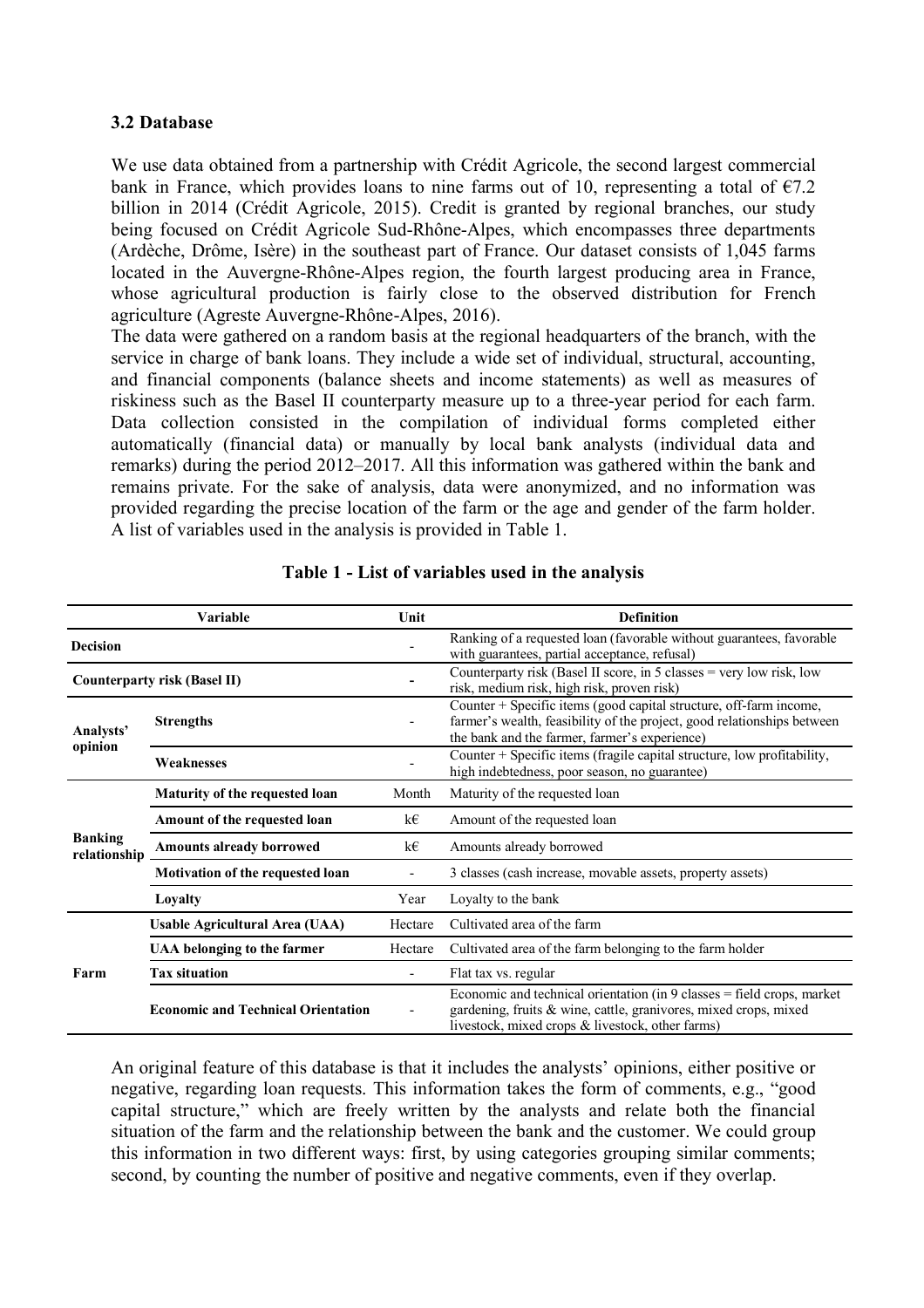#### **3.3 Econometric modeling**

We adopt an econometric modeling approach that relies on logit models. These kinds of models seem to be the most appropriate to consider the bank decision regarding the acceptance of requested loans (LaCour-Little, 1999; Zambaldi et al., 2011).

In a first stage, the econometric approach relies on binomial logit models (McFadden, 1984). The endogenous variable,  $y_{it}$ , is dichotomous:

$$
y_{it} = \begin{cases} 1 \text{ if the loan is fully rejected or partially rejected} \\ 2 \text{ if the loan is accepted with or without guarantee} \end{cases} \tag{1}
$$

 $y_{it}$  is related to another latent non-observable random variable,  $y^*_{it}$ , which can be understood as the quality of a loan, which is a function of the farm characteristics, as well as the loan request. A farmer will obtain credit if the bank's utility is greater than that for which it would not grant the loan, in terms of its expectations. In other words, the company will be granted the credit if  $y^*_{it} > 0$ .

In a second stage, we use ordered logit models that consider the graduation of the analysts' decision mentioned above. Such models is more suitable to consider the graduation of the quality attributed to the loan request (Voordeckers and Steijvers, 2006; Belaid and Bellouma, 2016).

Such analysis allows us to take values as a dependent variable:

$$
y_{it} = \begin{cases} 1 & \text{if the loan is rejected} \\ 2 & \text{if the loan is partially accepted} \\ 3 & \text{if the loan is accepted with a guarantee} \\ 4 & \text{if the loan is accepted without guarantee} \end{cases} \tag{2}
$$

Again, this variable  $y_{it}$  is related to the latent non-observable random variable,  $y_{it}^*$ . For a very low y\*, loan status is poor. When y\* increases, the loan quality improves further, and so on. Regression parameters determine the extent to which the latent variable  $y^*_{it}$  increases with the independent variables. A positive sign increases the probability that the loan is accepted and subsequently decreases the probability of rejection or renegotiation.

In a third stage, we estimate multinomial logistic regressions, which are a simple extension of binary logistic regressions that allow for more than two categories of the dependent or outcome variable (McFadden, 1974; Miyamoto, 2014). The dependent and the independent variables included in the models are the same than in the ordered logit (equation 2). The coefficients measure the propensity to fall into the category studied (3 modalities of loan acceptance) over the alternative (loan not granted).

In all models, estimates of the parameters are obtained by maximizing the log-likelihood function of  $y_{it}$ . The effect of the independent variables on probabilities is described by using odds ratios (logit and ordered logit) and relative risk ratios (multinomial logit) which can be calculated from the estimated parameter values.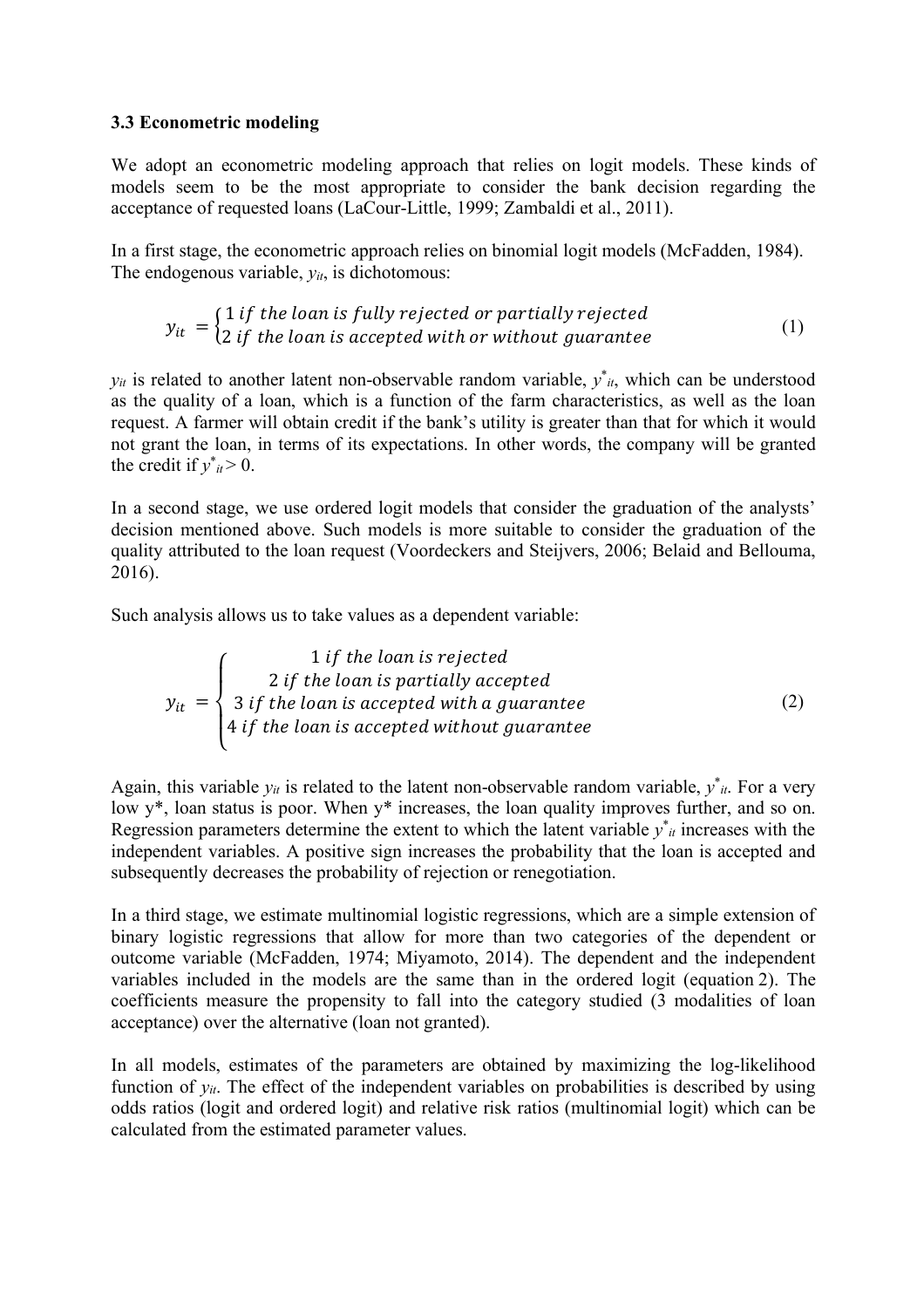## **4. Results**

#### **4.1 Main results**

We carry out our empirical study using both descriptive statistics and an econometric analysis with three different models for robustness checks. Results are also discussed regarding their policy implications.

The descriptive statistics consider the main characteristics of the studied population according to the four possible decisions made in response to the loan request (Table 2). They show at first glance that 85% of loan applications were actually accepted with or without guarantee. This very high acceptance rate can be interpreted in two ways. The first one is that French farmers are prime clients for banks not only due to their wealth but also to the steady flow of payments within the Common Agricultural Policy (Ciaian et al., 2012). The second one is that some potential borrowers may be discouraged before the submission of their formal application, which increases the rate of success for applications finally submitted (Kon and Storey, 2003).

Moreover, a clear distinction emerges for most criteria between (fully/partially) accepted loans and rejected loans. Indeed, accepted loans are associated with better Basel II scores and the analyst's opinion. They refer to greater amounts but with a reduced term compared to the other loans.

To confirm and further develop these results, logit, ordered logit and multinomial logit models are implemented. Given the correlations that exist between risk measures, we estimate for each class three different models, each one with a different measure of banking risk assessment. We notice that the results of the econometric models confirm the descriptive statistics. Moreover, the estimation of the logit, ordered logit and multinomial logit models provides quite similar results, which ensures their robustness (Table 3).

The results show that some critical aspects underlined by the analysts appear to be significant in the loan decision. The most encouraging factors are, first, the feasibility of the project to be financed by the loan, which is the source of future cash flows that will be used to pay back the credit.

The results also emphasize the strategic importance of the counterparty risk (Basel II score), which is higher for rejected or partially accepted loans. This synthetic indicator (scoring method), which is automatically computed by the bank according to the balance sheet and the income statements of the farm, appears to be a key element, and likely the first element, in the decision to grant or refuse a loan. The counterparty risk plays a strong negative role in a loan grant, which confirms the importance of this indicator. Banks are reluctant to lend money to customers that represent at least a medium solvency risk.

As expected, farms benefiting from a good wealth and capital structure have a higher probability of receiving the requested loan. However, loyalty is not a significant factor in favor (or to the detriment) of a loan request. Long-term relationships between the bank and its customers do not represent a particular advantage for borrowing farms. The reason may lie in the competition between banks whose preoccupation is to attract new customers even if it leads to the undervaluing of the benefits of loyalty.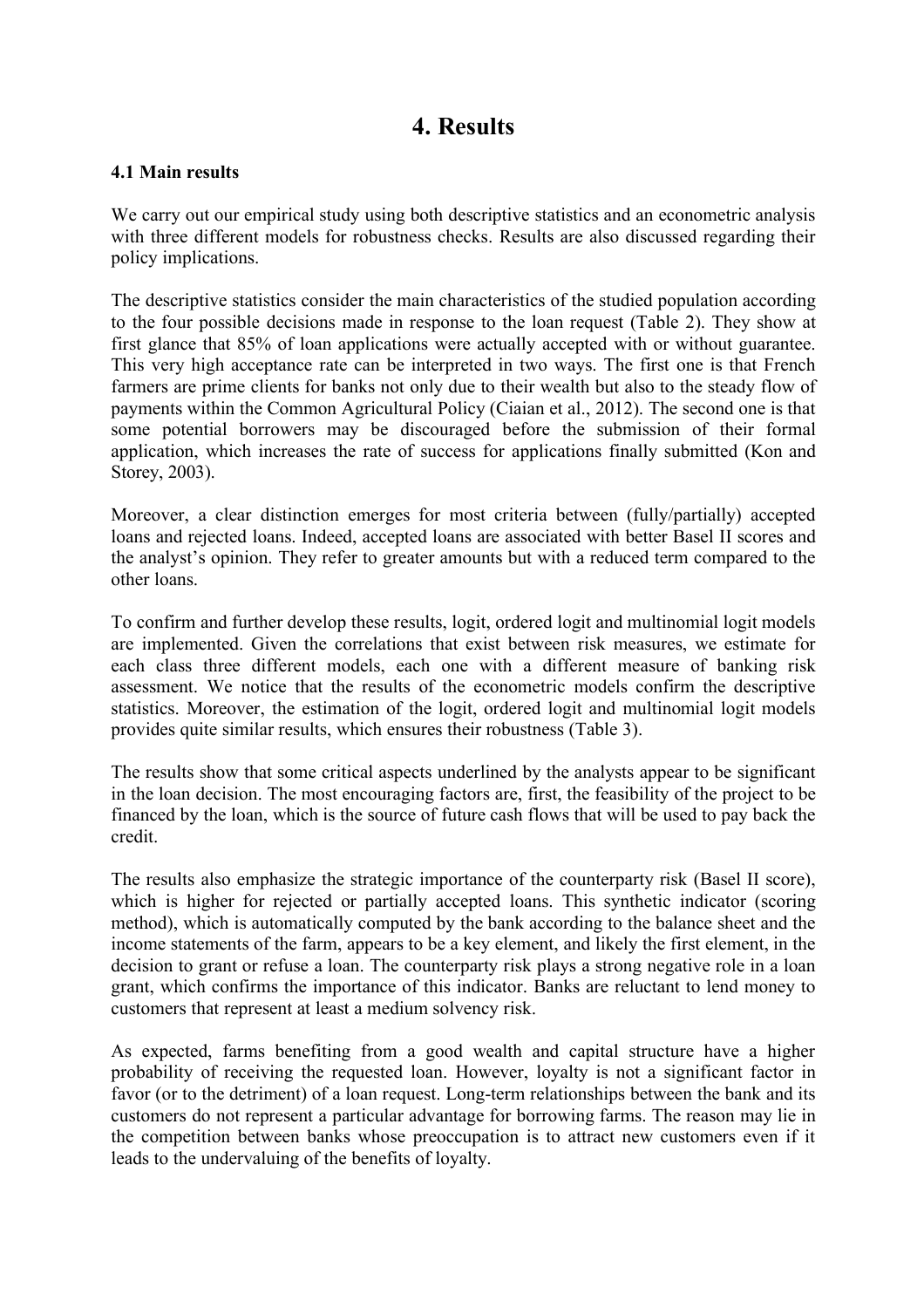#### **Table 2 - Descriptive statistics**

|                                                 | All farms |           | Differences in |                |               |                              |  |  |  |
|-------------------------------------------------|-----------|-----------|----------------|----------------|---------------|------------------------------|--|--|--|
| <b>Variables</b>                                |           | Rejection | Partial        | Acceptance     | Acceptance    | distributions<br>(Chi2 test) |  |  |  |
|                                                 |           |           | acceptance     | with guarantee | w/o guarantee |                              |  |  |  |
| <b>Decision</b>                                 | 100,00%   | 9,24%     | 5,84%          | 40,55%         | 44,37%        |                              |  |  |  |
| <b>Counterparty risk (Basel II score)</b>       |           |           |                |                |               |                              |  |  |  |
| Very low risk                                   | 32,30%    | 29,63%    | 23,08%         | 33,87%         | 31,91%        |                              |  |  |  |
| Low risk                                        | 24,38%    | 13,58%    | 25,00%         | 24,19%         | 27,64%        |                              |  |  |  |
| Medium risk                                     | 42,08%    | 51,85%    | 50,00%         | 41,13%         | 39,95%        | ***                          |  |  |  |
| <b>High risk</b>                                | 13,68%    | 27,16%    | 15,38%         | 13,44%         | 10,30%        |                              |  |  |  |
| Proven risk                                     | 1,23%     | 4,94%     | 1,92%          | 0,81%          | 0,50%         |                              |  |  |  |
| Motivation of the requested loan                |           |           |                |                |               |                              |  |  |  |
| Cash increase                                   | 48,78%    | 50,67%    | 70,21%         | 45,53%         | 48,53%        |                              |  |  |  |
| Movable assets                                  | 26,06%    | 20,00%    | 14,89%         | 27,95%         | 28,27%        | $**$                         |  |  |  |
| <b>Property assets</b>                          | 25,17%    | 29,33%    | 14,89%         | 26,51%         | 23,20%        |                              |  |  |  |
| Amounts already borrowed (k $\epsilon$ )        | 265,832   | 211,823   | 286,436        | 280,062        | 263,386       | $\star$                      |  |  |  |
| Amount of the requested loan ( $k\epsilon$ )    | 91,978    | 71,689    | 84,267         | 98,909         | 90,117        | ***                          |  |  |  |
| Maturity of the requested loan (months)         | 65,79     | 77,20     | 66,72          | 69,16          | 58,43         | $**$                         |  |  |  |
| Strengths noticed by the analyst (yes/no)       |           |           |                |                |               |                              |  |  |  |
| Good capital structure                          | 43,42%    | 12,05%    | 39,62%         | 47,21%         | 48,28%        | ***                          |  |  |  |
| Off-farm income                                 | 29,93%    | 25,30%    | 33,96%         | 33,69%         | 29,90%        | n.s.                         |  |  |  |
| Farmer's wealth                                 | 44,98%    | 32,53%    | 28,30%         | 45,09%         | 50,74%        | ***                          |  |  |  |
| <b>Feasibility of the project</b>               | 25,61%    | 6,02%     | 15,09%         | 24,14%         | 33,58%        | ***                          |  |  |  |
| <b>Good relationships bank-farmer</b>           | 33,70%    | 22,89%    | 26,42%         | 38,46%         | 34,64%        | n.s.                         |  |  |  |
| Farmer's experience                             | 37,35%    | 28,92%    | 28,30%         | 37,77%         | 39,71%        | n.s.                         |  |  |  |
| Weaknesses noticed by the analyst (yes/no)      |           |           |                |                |               |                              |  |  |  |
| Fragile capital structure                       | 15,77%    | 27,71%    | 15,09%         | 14,59%         | 12,99%        | $\star$                      |  |  |  |
| Low profitability                               | 15,77%    | 21,69%    | 24,53%         | 15,92%         | 11,76%        | n.s.                         |  |  |  |
| <b>High indebtedness</b>                        | 32,25%    | 53,01%    | 33,96%         | 33,95%         | 26,23%        | ***                          |  |  |  |
| Poor season                                     | 10,52%    | 10,84%    | 13,21%         | 10,88%         | 9,07%         | n.s.                         |  |  |  |
| No guarantee                                    | 10,44%    | 14,63%    | 11,32%         | 9,02%          | 11,30%        | n.s.                         |  |  |  |
| Number of strengths (counter)                   | 4,75      | 3,56      | 4,76           | 4,9            | 4,95          | ***                          |  |  |  |
| Number of weaknesses (counter)                  | 2,62      | 4,18      | 3,14           | 2,5            | 2,3           | ***                          |  |  |  |
| <b>Loyalty (years)</b>                          | 21,32     | 19,80     | 15,92          | 24,29          | 19,93         | $\star$                      |  |  |  |
| <b>Usable Agricultural Area (UAA, hectares)</b> | 84,72     | 82,08     | 85,85          | 97,17          | 74,93         | ***                          |  |  |  |
| UAA belonging to the farmer (%)                 | 38,08%    | 32,73%    | 45,16%         | 34,02%         | 41,76%        | ***                          |  |  |  |
| Tax situation (flat tax/regular)                | 94,29%    | 95,29%    | 94,55%         | 93,70%         | 94,23%        | n.s.                         |  |  |  |
| Economic and technical orientation of the farm  |           |           |                |                |               |                              |  |  |  |
| <b>Field crops</b>                              | 22,11%    | 26,44%    | 23,64%         | 23,61%         | 19,52%        |                              |  |  |  |
| <b>Market gardening</b>                         | 4,34%     | 4,60%     | $0,00\%$       | 3,45%          | 5,30%         |                              |  |  |  |
| Fruits & wine                                   | 28,73%    | 14,94%    | 29,09%         | 24,40%         | 34,94%        |                              |  |  |  |
| Cattle                                          | 20,04%    | 26,44%    | 12,73%         | 20,16%         | 19,52%        |                              |  |  |  |
| <b>Granivores</b>                               | 4,54%     | 3,45%     | 7,27%          | 4,51%          | 4,82%         | ***                          |  |  |  |
| <b>Mixed crops</b>                              | 8,09%     | 9,20%     | 5,45%          | 7,43%          | 9,16%         |                              |  |  |  |
| <b>Mixed livestock</b>                          | 2,86%     | 4,60%     | 9,09%          | 3,45%          | 1,45%         |                              |  |  |  |
| Mixed crops & livestock                         | 6,32%     | 3,45%     | 12,73%         | 9,81%          | 3,61%         |                              |  |  |  |
| Other farms                                     | 2,96%     | 6,90%     | $0,00\%$       | 3,18%          | 1,69%         |                              |  |  |  |

Source: Own database.

Key: Percentages are expressed in line for variable "Decision" and in row for variables "Counterparty risk (Basel II score)", "Motivation of the requested loan" and "Economic and technical orientation of the farm". Other values and percentages can be read directly according to the line and row. A Chi2 test is performed to compare the differences in distributions for each variable according to the decision taken by the bank. A Kruskal-Wallis equality-of-populations rank test is specifically estimated for continuous variables. Significances are the following: n.s. not significant,  $*$  p<0.05,  $**$  p<0.01,  $***$  p<0.001.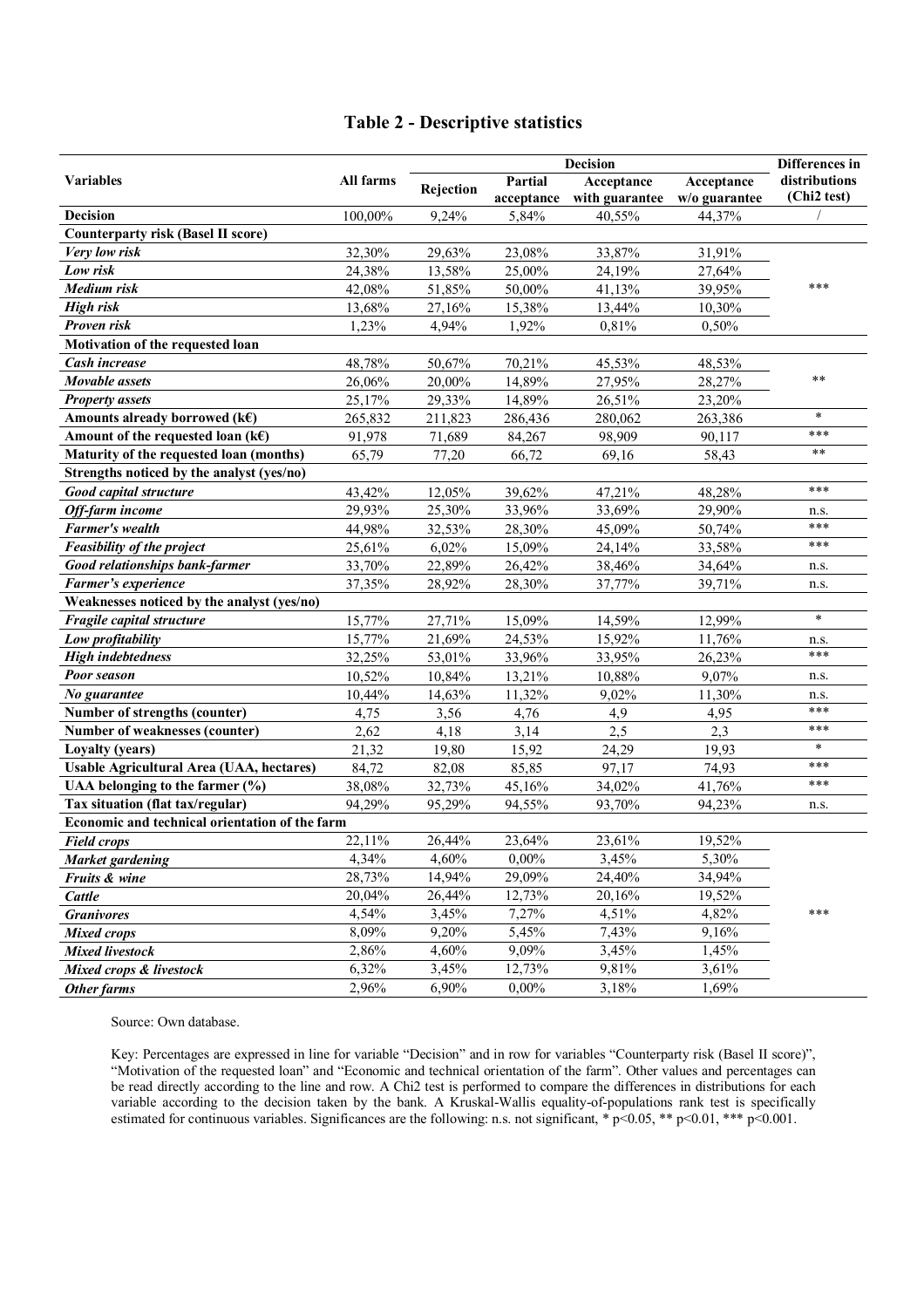By comparison with (short-term) loans used to improve the farm's cash position, long-term loans used to invest in moveable or property assets leads to a lower probability of acceptance. Consequently, an accepted loan has a shorter maturity than a rejected loan, because of the uncertainty associated with the long haul. The bank is therefore willing to control risk overtime by rejecting requested loans associated with large amounts and/or long terms when there is a strong uncertainty on future cash flows available to the farm.

One should note that the counters of positive and negative opinions from the analyst have respectively a significant positive and negative influence on the decision to grant the loan. The analysts encompass both financial and non-financial aspects, and they clearly weigh the strengths and weaknesses of the loan and the requesting farmer.

As stated before, the main significant strengths of an accepted loan encompass a good capital structure, the farmer's wealth, and the feasibility of the project. Factors such as off-farm income, the farmer's experience, good relationship between the customer and the bank do not appear to be discriminant. The analyst seems to decide according to the project's potential while considering some guarantees in case it fails.

The main weaknesses associated with rejection are a fragile capital structure and high indebtedness. These two aspects translate into a financial distress due to inappropriate financial structure. However, a bank may grant a loan that provides cash to the farm in order to help this structure overcome a temporary slump. To that extent, the occurrence of a poor season (due to bad weather conditions) is not a significant criterion for the decision, mostly because of its short-term influence on the farm.

Technical features of the farm (acreage, tax situation) do not seem to influence the outcome of the loan process. Thus, the main features of the farm do not influence the analyst's sensitivity, which is consistent with the results found by Janssen et al. (2013) in European countries. Finally, some specializations such as field crops and cattle breeding are more subject to a loan rejection than market gardening, fruit and wine production. This result may be explained by unfavorable market conditions, with strong decrease in prices, for the former productions.

### **4.2 Policy implications and recommendations**

The results reveal some implications and recommendations for the bank, its customers, and also public policies. Because the banking sector is competitive, banks have to propose efficient services to the customers. Cost reduction for processing loans goes hand in hand with a reduction of the response provided to farmers. A solution lies in the automatization of some of the loan requests. The results tend to prove that such a process may be possible for small loans, farmers exhibiting fair financial scores, and also for some specializations (market gardening, fruits, and wine-growing). For these specific criteria, loans are usually granted in practice, mainly because farms are considered as less risky.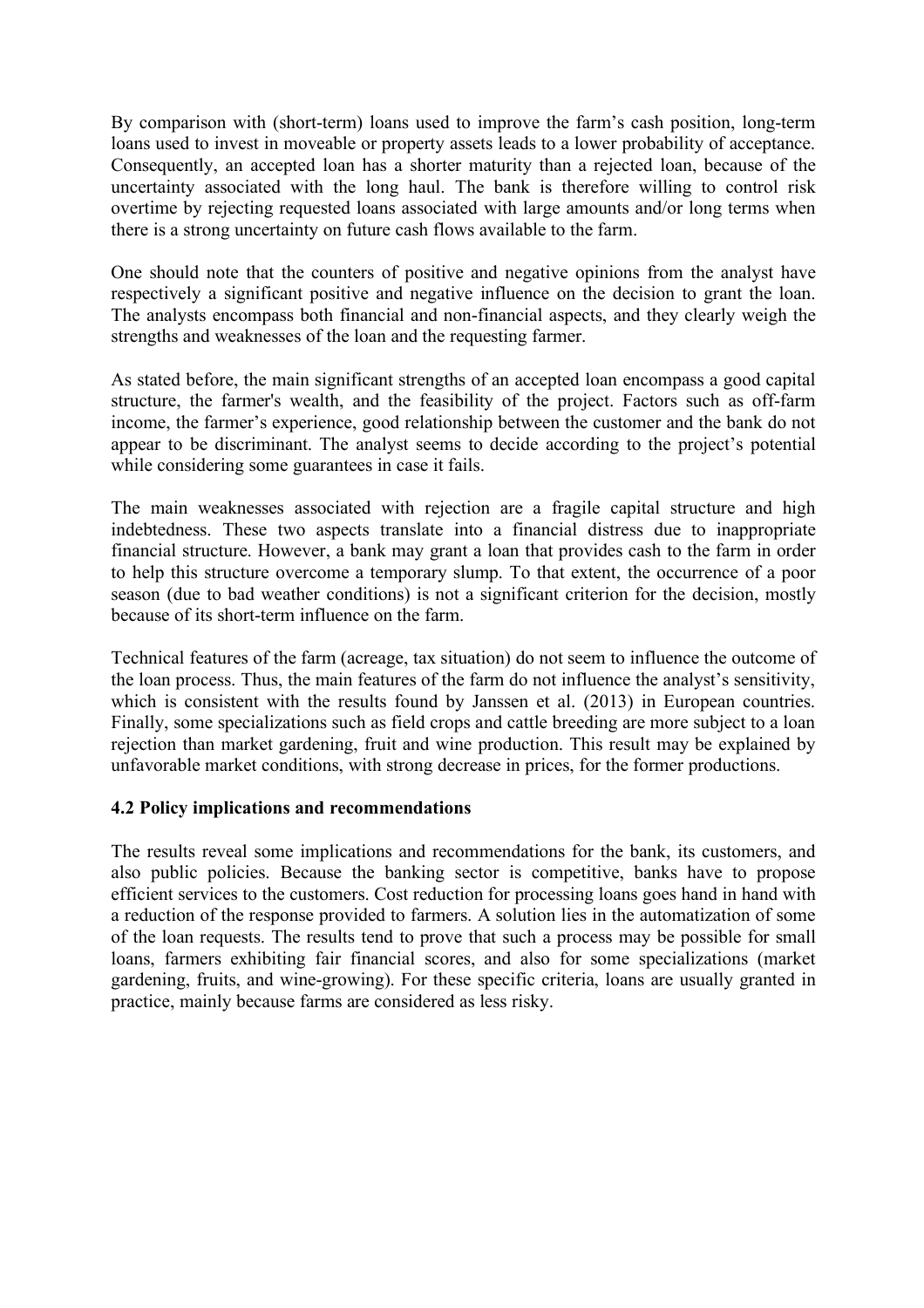### **Table 3 - Econometric models**

|                                                                    | Logit          |                 |                   | <b>Ordered logit</b> |                    |                   |  |
|--------------------------------------------------------------------|----------------|-----------------|-------------------|----------------------|--------------------|-------------------|--|
| <b>Variables</b>                                                   | <b>Model 1</b> | Model 2         | Model 3           | Model 1              | Model 2            | Model 3           |  |
| Counterparty risk (Basel II score, ref = very low risk)            |                |                 |                   |                      |                    |                   |  |
| Low risk                                                           | $-1.100*$      |                 |                   | $-0.306$             |                    |                   |  |
| Medium risk                                                        | $-1.883***$    |                 |                   | $-0.827***$          |                    |                   |  |
| <b>High risk</b>                                                   | $-2.242***$    |                 |                   | $-1.206***$          |                    |                   |  |
| Proven risk                                                        | $-3.807***$    |                 |                   | $-2.814***$          |                    |                   |  |
| Strengths noticed by the analyst (yes/no)                          |                |                 |                   |                      |                    |                   |  |
| Good capital structure                                             |                | $1.183***$      |                   |                      | $0.391*$           |                   |  |
| Off-farm income                                                    |                | 0.261           |                   |                      | 0.078              |                   |  |
| <b>Farmer's wealth</b>                                             |                | $0.839**$       |                   |                      | $0.415*$           |                   |  |
| <b>Feasibility of the project</b>                                  |                | $1.460***$      |                   |                      | $0.867***$         |                   |  |
| Good relationships between the bank and the farmer                 |                | 0.228           |                   |                      | 0.110              |                   |  |
| Farmer's experience                                                |                | 0.397           |                   |                      | 0.277              |                   |  |
| Weaknesses noticed by the analyst (yes/no)                         |                |                 |                   |                      |                    |                   |  |
| Fragile capital structure                                          |                | $-0.021$        |                   |                      | $-0.156$           |                   |  |
| Low profitability                                                  |                | $-0.242$        |                   |                      | $-0.262$           |                   |  |
| <b>High indebtedness</b>                                           |                | $-0.517*$       |                   |                      | $-0.527**$         |                   |  |
| Poor season                                                        |                | $-0.078$        |                   |                      | $-0.424$           |                   |  |
| No guarantee                                                       |                | $-0.482$        |                   |                      | $-0.209$           |                   |  |
| Number of strengths (counter)                                      |                |                 | $0.319***$        |                      |                    | $0.203***$        |  |
| <b>Number of weaknesses (counter)</b>                              |                |                 | $-0.524***$       |                      |                    | $-0.359***$       |  |
| Amount of the requested loan $(\epsilon)$                          | $-0.000$       | $-0.000$        | $-0.000$          | $-0.000$             | $-0.000$           | $-0.000$          |  |
| Motivation of the requested loan (ref = cash increase)             |                |                 |                   |                      |                    |                   |  |
| Movable assets                                                     | 0.422          | 0.384           | $0.762*$          | 0.094                | 0.112              | 0.109             |  |
| <b>Property assets</b>                                             | $-0.218$       | $-0.021$        | $-0.093$          | $-0.264$             | $-0.240$           | $-0.224$          |  |
| Amounts already borrowed $(\epsilon)$                              | $-0.001$       | $-0.001$        | $-0.000$          | $-0.001$             | $-0.000$           | $-0.000$          |  |
| Loyalty (years)                                                    | 0.010          | 0.005           | 0.001             | $-0.000$             | $-0.000$           | $-0.001$          |  |
| Usable Agricultural Area (UAA, hectares)                           | 0.001          | 0.002           | 0.001             | $-0.000$             | 0.000              | $-0.000$          |  |
| UAA belonging to the farmer (%)                                    | $-0.460$       | $-0.300$        | $-0.346$          | 0.003                | $-0.012$           | 0.099             |  |
| Tax situation (flat tax/regular)                                   | $-0.923$       | $-1.037$        | $-0.811$          | $-0.448$             | $-0.468$           | $-0.334$          |  |
| Economic and technical orientation of the farm (ref = field crops) |                |                 |                   |                      |                    |                   |  |
| <b>Market gardening</b>                                            | 0.966<br>0.749 | 0.806           | 0.669<br>$0.983*$ | $0.862*$<br>$0.567*$ | 0.728<br>$0.685**$ | 0.523<br>$0.536*$ |  |
| <b>Fruits &amp; wine</b>                                           | $-0.156$       | 1.059*<br>0.285 | 0.132             | 0.022                | 0.115              | 0.056             |  |
| Cattle                                                             | $-0.175$       | 0.087           | $-0.313$          | 0.258                | 0.193              | $-0.070$          |  |
| <b>Granivores</b>                                                  | $-0.157$       | 0.224           | $-0.030$          | 0.053                | 0.297              | 0.004             |  |
| <b>Mixed crops</b><br><b>Mixed livestock</b>                       | $-0.864$       | $-0.418$        | $-0.813$          | $-0.755$             | $-0.642$           | $-0.738$          |  |
| Mixed crops & livestock                                            | $-0.323$       | $-0.200$        | $-0.372$          | $-0.492$             | $-0.320$           | $-0.390$          |  |
| Other farms                                                        | $-0.789$       | $-0.093$        | $-0.289$          | $-1.207*$            | $-0.929$           | $-0.881$          |  |
| Constant                                                           | 4.299***       | 1.528*          | 2.526***          |                      |                    |                   |  |
| Constant/cut1                                                      |                |                 |                   | $-3.764***$          | $-2.540***$        | $-2.889***$       |  |
| Constant/cut2                                                      |                |                 |                   | $-3.111***$          | $-1.892***$        | $-2.271***$       |  |
| Constant/cut3                                                      |                |                 |                   | $-0.942*$            | 0.329              | $-0.049$          |  |
|                                                                    |                |                 |                   |                      |                    |                   |  |
| Log-likelihood                                                     | 58.02          | 91.50           | 97.77             | 72.33                | 103.38             | 102.63            |  |
| Prob > chi2                                                        | 0.0000         | 0.0000          | 0.0000            | 0.0000               | 0.0000             | 0.0000            |  |
| Pseudo-R2                                                          | 0.1009         | 0.1594          | 0.1736            | 0.0463               | 0.0665             | 0.0672            |  |
| <b>Number of observations</b>                                      | 715            | 711             | 700               | 715                  | 711                | 700               |  |
| <b>BIC</b>                                                         | 655.1          | 666.3           | 590.0             | 1641.0               | 1648.3             | 1561.8            |  |
|                                                                    |                |                 |                   |                      |                    |                   |  |

Source: Own database.

Key: Significances are the following: \* p<0.05, \*\* p<0.01, \*\*\* p<0.001.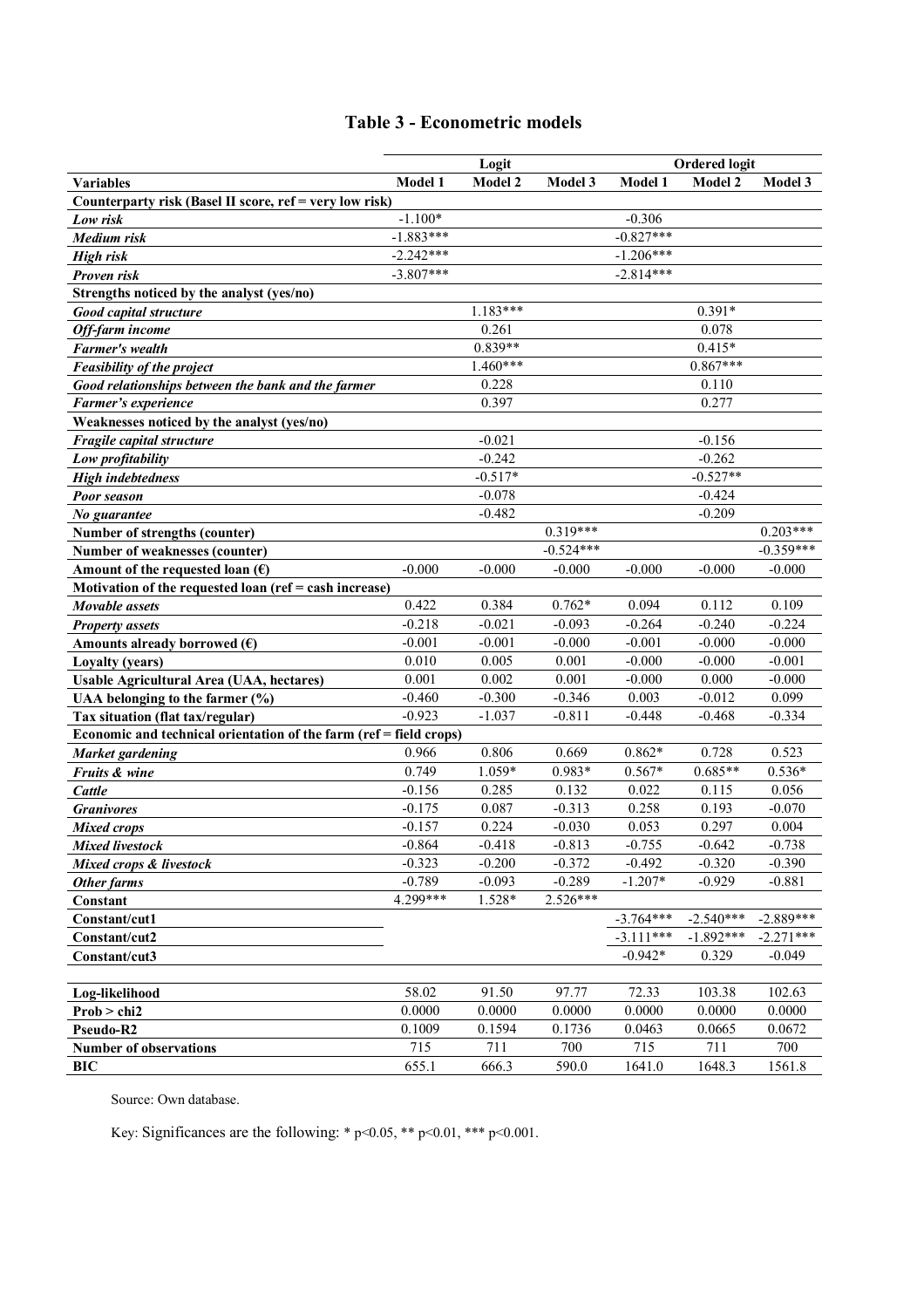## **Table 3 - Econometric models (continued)**

|                                                                    | <b>Multinomial logit</b> |                             |                                |                       |                             |                                |                       |                             |                                |  |
|--------------------------------------------------------------------|--------------------------|-----------------------------|--------------------------------|-----------------------|-----------------------------|--------------------------------|-----------------------|-----------------------------|--------------------------------|--|
|                                                                    | Model 1                  |                             |                                |                       | Model 2                     |                                | Model 3               |                             |                                |  |
| <b>Variables</b>                                                   | Partial<br>acceptance    | Accept<br>with<br>guarantee | Accept<br>without<br>guarantee | Partial<br>acceptance | Accept<br>with<br>guarantee | Accept<br>without<br>guarantee | Partial<br>acceptance | Accept<br>with<br>guarantee | Accept<br>without<br>guarantee |  |
| Counterparty risk (Basel II score, ref = very low risk)            |                          |                             |                                |                       |                             |                                |                       |                             |                                |  |
| Low risk                                                           | $-1.544$                 | $-2.011$                    | $-2.148$                       |                       |                             |                                |                       |                             |                                |  |
| <b>Medium</b> risk                                                 | $-2.351$                 | $-3.008**$                  | $-3.625***$                    |                       |                             |                                |                       |                             |                                |  |
| <b>High risk</b>                                                   | $-2.810*$                | $-3.399**$                  | $-4.364***$                    |                       |                             |                                |                       |                             |                                |  |
| Proven risk                                                        | $-3.846*$                | $-5.408***$                 | $-6.094***$                    |                       |                             |                                |                       |                             |                                |  |
| Strengths noticed by the analyst (yes/no)                          |                          |                             |                                |                       |                             |                                |                       |                             |                                |  |
| Good capital structure                                             |                          |                             |                                | 0.549                 | $1.539**$                   | $1.509**$                      |                       |                             |                                |  |
| Off-farm income                                                    |                          |                             |                                | 0.968                 | $0.730*$                    | 0.559                          |                       |                             |                                |  |
| <b>Farmer's wealth</b>                                             |                          |                             |                                | $-0.482$              | 0.569                       | $0.732*$                       |                       |                             |                                |  |
| Feasibility of the project                                         |                          |                             |                                | 2.478*                | 2.747*                      | 3.363**                        |                       |                             |                                |  |
| <b>Good relationships bank-farmer</b>                              |                          |                             |                                | $-0.034$              | 0.217                       | 0.178                          |                       |                             |                                |  |
| Farmer's experience                                                |                          |                             |                                | 0.767                 | 0.612                       | $0.861*$                       |                       |                             |                                |  |
| Weaknesses noticed by the analyst (yes/no)                         |                          |                             |                                |                       |                             |                                |                       |                             |                                |  |
| <i>Fragile capital structure</i>                                   |                          |                             |                                | $-1.277*$             | $-0.436$                    | $-0.550$                       |                       |                             |                                |  |
| Low profitability                                                  |                          |                             |                                | 1.053                 | 0.343                       | 0.012                          |                       |                             |                                |  |
| <b>High indebtedness</b>                                           |                          |                             |                                | $-1.597**$            | $-1.069**$                  | $-1.398***$                    |                       |                             |                                |  |
| Poor season                                                        |                          |                             |                                | $-0.215$              | 0.020                       | $-0.394$                       |                       |                             |                                |  |
| No guarantee                                                       |                          |                             |                                | $-0.589$              | $-0.809$                    | $-0.736$                       |                       |                             |                                |  |
| <b>Number of strengths</b>                                         |                          |                             |                                |                       |                             |                                | $0.631***$            | $0.548***$                  | $0.648***$                     |  |
| <b>Number of weaknesses</b>                                        |                          |                             |                                |                       |                             |                                | $-0.489***$           | $-0.661***$                 | $-0.826***$                    |  |
| Amount of the requested loan                                       | $-0.000$                 | $-0.000$                    | $-0.007***$                    | $-0.000$              | $-0.000$                    | $-0.006***$                    | 0.000                 | 0.000                       | $-0.006***$                    |  |
| Motivation of the requested loan (ref = cash increase)             |                          |                             |                                |                       |                             |                                |                       |                             |                                |  |
| Movable assets                                                     | $-1.503*$                | $-0.190$                    | $-0.183$                       | $-1.800*$             | $-0.395$                    | $-0.385$                       | $-2.125**$            | $-0.044$                    | $-0.029$                       |  |
| <b>Property assets</b>                                             | $-1.739**$               | $-0.795*$                   | $-0.741$                       | $-1.431*$             | $-0.522$                    | $-0.483$                       | $-1.897**$            | $-0.859*$                   | $-0.738$                       |  |
| Amounts already borrowed                                           | 0.002                    | 0.000                       | 0.000                          | $0.004**$             | 0.001                       | 0.001                          | 0.002                 | 0.001                       | 0.001                          |  |
| Loyalty (years)                                                    | $-0.037*$                | $-0.001$                    | $-0.001$                       | $-0.029$              | $-0.001$                    | $-0.001$                       | $-0.027$              | $-0.001$                    | $-0.002$                       |  |
| <b>Usable Agricultural Area</b>                                    | 0.002                    | 0.002                       | 0.001                          | 0.006                 | 0.004                       | 0.004                          | 0.002                 | 0.002                       | 0.001                          |  |
| <b>UAA</b> belonging to the farmer                                 | 1.065                    | $-0.188$                    | 0.208                          | $1.655*$              | 0.315                       | 0.564                          | 1.550*                | 0.108                       | 0.619                          |  |
| <b>Tax situation</b>                                               | $-1.307$                 | $-1.399$                    | $-1.397$                       | $-1.628$              | $-1.754*$                   | $-1.670*$                      | $-0.643$              | $-0.931$                    | $-0.892$                       |  |
| Economic and technical orientation of the farm (ref = field crops) |                          |                             |                                |                       |                             |                                |                       |                             |                                |  |
| Market gardening                                                   | $-13.884$                | $-0.193$                    | 0.609                          | $-13.296$             | $-0.142$                    | 0.702                          | $-14.313$             | $-0.443$                    | 0.162                          |  |
| Fruits & wine                                                      | 0.441                    | 0.879                       | $1.224*$                       | 0.133                 | 0.892                       | $1.353*$                       | $-0.166$              | 0.914                       | 1.191                          |  |
| Cattle                                                             | $-1.176$                 | $-0.589$                    | $-0.477$                       | $-1.612*$             | $-0.321$                    | $-0.151$                       | $-1.498$              | $-0.225$                    | $-0.193$                       |  |
| <b>Granivores</b>                                                  | 0.566                    | $-0.216$                    | 0.483                          | 0.852                 | 0.243                       | 0.861                          | 0.925                 | 0.275                       | 0.604                          |  |
| <b>Mixed crops</b>                                                 | $-1.149$                 | $-0.637$                    | $-0.405$                       | $-0.702$              | $-0.165$                    | 0.277                          | $-1.120$              | $-0.408$                    | $-0.223$                       |  |
| <b>Mixed livestock</b>                                             | 0.199                    | $-0.443$                    | $-1.337$                       | 0.554                 | 0.329                       | $-0.525$                       | 0.289                 | $-0.236$                    | $-1.105$                       |  |
| Mixed crops & livestock                                            | 1.509                    | 0.959                       | 0.128                          | 1.188                 | 0.895                       | 0.275                          | 1.820                 | 1.172                       | 0.538                          |  |
| Other farms                                                        | $-16.066$                | $-1.144$                    | $-3.118*$                      | $-15.879$             | $-0.811$                    | $-2.168*$                      | $-15.062$             | $-0.358$                    | $-1.542$                       |  |
| Constant                                                           | 3.714*                   | 5.879***                    | $6.705***$                     | 0.818                 | 1.906*                      | $2.016*$                       | $-0.464$              | 2.147*                      | $2.302*$                       |  |
|                                                                    |                          |                             |                                |                       |                             |                                |                       |                             |                                |  |
| Log-likelihood                                                     |                          | 174.73                      |                                |                       | 238.64                      |                                |                       | 224.40                      |                                |  |
| Prob > chi2                                                        |                          | 0.0000                      |                                |                       | 0.0000                      |                                |                       | 0.0000                      |                                |  |
| Pseudo-R2                                                          |                          | 0.1119                      |                                |                       | 0.1535                      |                                |                       | 0.1470                      |                                |  |
| Nb of observations                                                 |                          | 715                         |                                |                       | 711                         |                                |                       | 700                         |                                |  |
| $\mathbf{BIC}$                                                     |                          | 1801.5                      |                                |                       | 1867.7                      |                                |                       | 1675.9                      |                                |  |

Source: Own database.

Key: Significances are the following: \* p<0.05, \*\* p<0.01, \*\*\* p<0.001.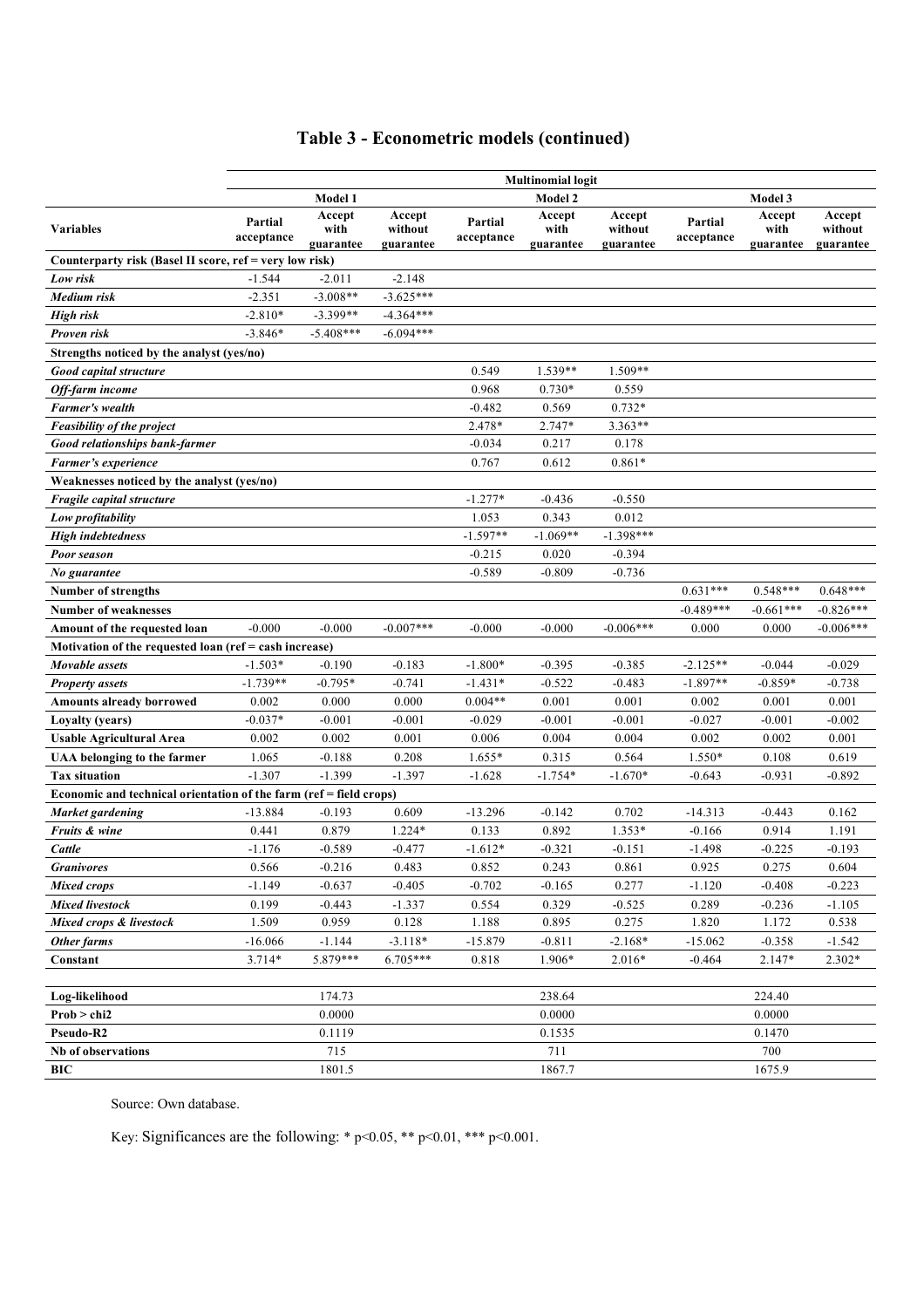From this perspective, when claiming for a loan, farmers should showcase the quality of their application. The results show that financial criteria are predominant for the decision taken by the bank. For example, farms have to think about the structure of their capital, which is not flexible by nature. More precisely, a high indebtedness seems to lower the success of future loan requests. Last but not least, the quality of the project to be financed is a paramount criterion because it seems to condition a large part of the analysts' opinion when the loan request is screened. Despite some drawbacks (for example, substantial indebtedness), a feasible project is likely to be accepted, even with guarantees.

Some implications arise in terms of public policies. The results show that 90% of farmers' applications for a loan are accepted by the bank. Moreover, 40% of total loan requests are granted without explicit guarantee. This result can be explained by the fact that farmers own a large part of the land they use, the latter playing the role of a counterparty in case of financial distress. In that context, government support should focus in priority on the nature of investments in order to help farmers make relevant decisions to maintain and develop their farms.

## **5. Conclusion**

This research has analyzed in detail the credit-granting process to farms. While investments on farms heavily rely on loans, the analysis allowed an understanding of the main criteria that are used implicitly or explicitly by analysts to decide whether a loan is to be accepted or not, and along which modalities. Unlike many of the empirical studies in the literature, we used precise individual data from Crédit Agricole, the main bank that lends money to French farms. We focused on a loan-by-loan basis, analyzing a sample of 1,045 loans. While individual, structural, and financial data were given by the information systems of the bank, the analysts' opinions were provided in a free-form format.

More precisely, the credit-granting decision is examined through four modalities: full acceptance without guarantees, acceptance with guarantees, partial acceptance, and refusal. Explicative variables included criteria such as the financial situation of the farm, its structure, the main features of the loan, and the analyst's opinion. This allowed for a direct test of the relationship between the explanatory variables and loan acceptance. In particular, we have applied both logit, ordered logit and multinomial logit models to the pool of data.

In addition to descriptive statistics, the results obtained with the models provide clear evidence that granting of loans heavily relies on the solvency of the farm. Farms benefiting from a good capital structure, wealth, and a feasible project have a higher probability of receiving the requested loan, because of the guarantee they represent for the bank. The overall analyst's opinion appears to play a key role in the outcome of the loan process, the number of positive strengths and weaknesses strongly influencing respectively the probabilities of acceptance and rejection. Finally, sectorial differences are also noticed: farms involved in fruit and wine production are more likely to receive their grant, mostly because of favorable market conditions.

Such information may be useful for the bank by making explicit the principal decision criteria, which are not only objective. It can also be of interest for farmers, when considering that a good capital structure and out-farm income lead to a higher acceptance rate. Our findings also highlight the importance of considering precise individual data.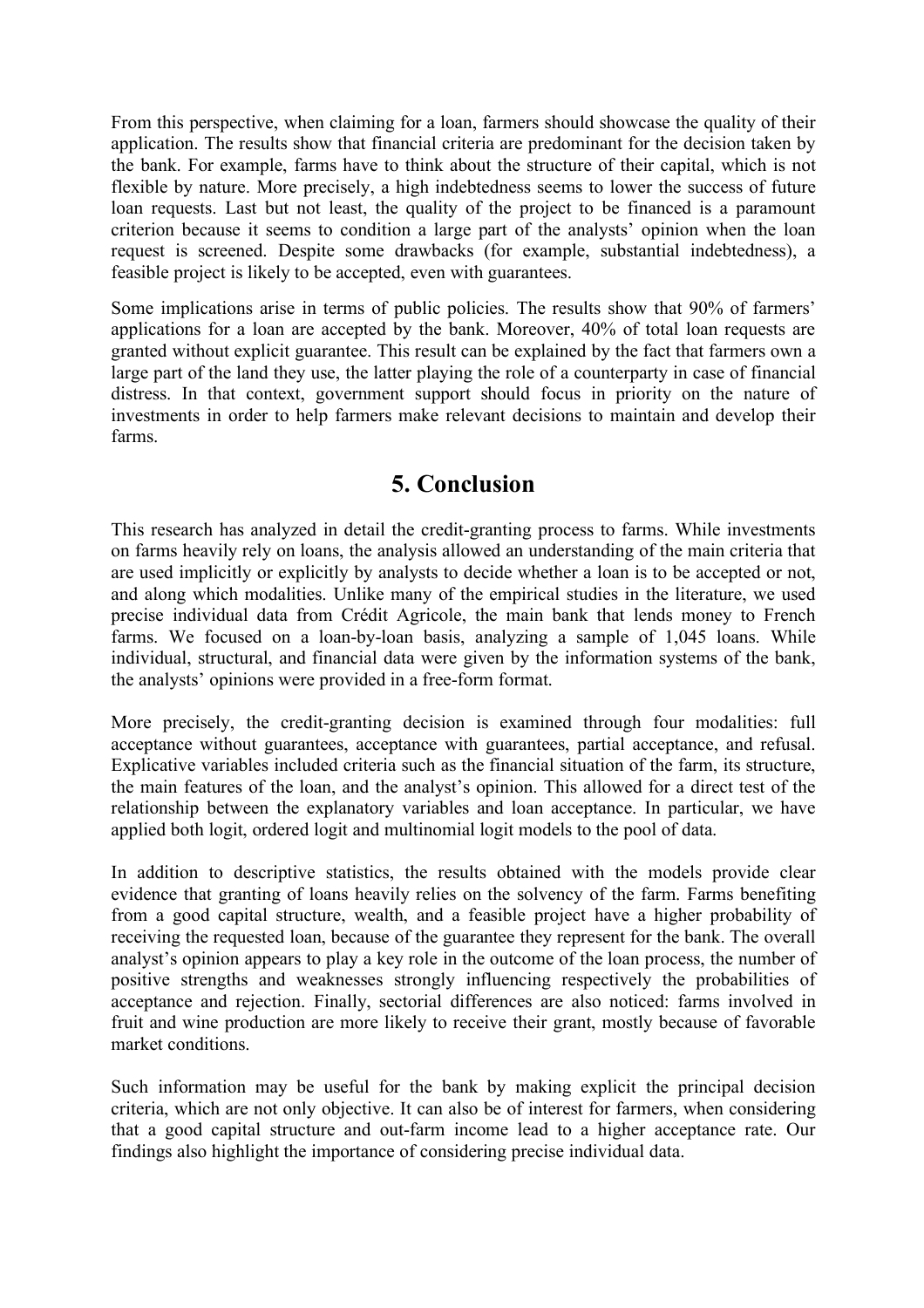The study can be extended in different ways. First, future analyses should consider the outcome of an accepted loan, e.g., a full payback or a default, in order to confirm the efficiency of acceptance criteria. Second, it would be of interest to consider with improved precision the stage of development of a farm. These future lines of research may provide elements for better loan profiling, especially in France and Europe, in which banks represent a major source of financing for farms.

### **6. References**

Afari-Sefa, V., J.-C. Bidogeza, Y. Djoumessi and C. Kamdem (2018) "Determinants of Smallholder Vegetable Farmers Credit Access and Demand in Southwest region, Cameroon" *Economics Bulletin* **38**(2), 1231-1240.

Agreste Auvergne-Rhône-Alpes (2016) "Mémento de la statistique Agricole" *Références* 5, 40 pp.

Akhavein, J., W.S. Frame and L. White (2005) "The diffusion of financial innovation: An examination of the adoption of small business credit scoring by large banking organizations" *Journal of Business* **78**(2), 577–596.

Awunyo-Vitor, D., R. Mahama Al-Hassan, D.B. Sarpong and I. Egyir (2014) "Agricultural credit rationing in Ghana. What do formal lenders look for?" *Agricultural Finance Review* **74**(3), 364–378.

Barry, P.J. and L.J. Robison (2001) "Agricultural finance: Credit, credit constraints, and consequences" in *Handbook of Agricultural Economics* by L.G. Bruce and C.R. Gordon, Elsevier, 513–571.

Belaid, F. and M. Bellouma (2016) "Determinants of loan quality: Evidence from the Tunisian banking sector" *International Journal of Engineering Research & Science* **2**(5), 67–79.

Berger, A.N., W.S. Frame and N. Miller (2005) "Credit scoring and the availability, price and risk of small business credit" *Journal of Money, Credit, and Banking* **37**(2), 191–222.

Berger, A.N. and W.S. Frame (2007) "Small business credit scoring and credit availability" *Journal of Small Business Management* **45**(1), 5–22.

Berger, A. N. and G.F. Udell (1995) "Relationship lending and lines of credit in small firm finance" *Journal of Business* **68**(3), 351–381.

Berger, A. N. and G.F. Udell (2006) "A more complete conceptual framework for SME finance" *Journal of Banking and Finance* **30**(11), 2945–2966.

Bharath, S.T., J. Sunder and S.V. Sunder (2008) "Accounting quality and debt contracting" *The Accounting Review* **83**(1), 1–28.

Butler, M., A. Kraft and I.S. Weiss (2007) "The effect of reporting frequency on the timeliness of earnings: The cases of voluntary and mandatory interim reports" *Journal of Accounting and Economics* **43**(2–3), 181–217.

Cassar, G., C. Ittner and K. Cavalluzzo (2015) "Alternative information sources and information asymmetry reduction: Evidence from small business" *Journal of Accounting and Economics* **59**(2–3), 242–263.

Ciaian, P., J. Pokrivcak and K. Szegenyova (2012) "Do agricultural subsidies crowd out or stimulate rural credit market institutions? The case of EU Common Agricultural Policy"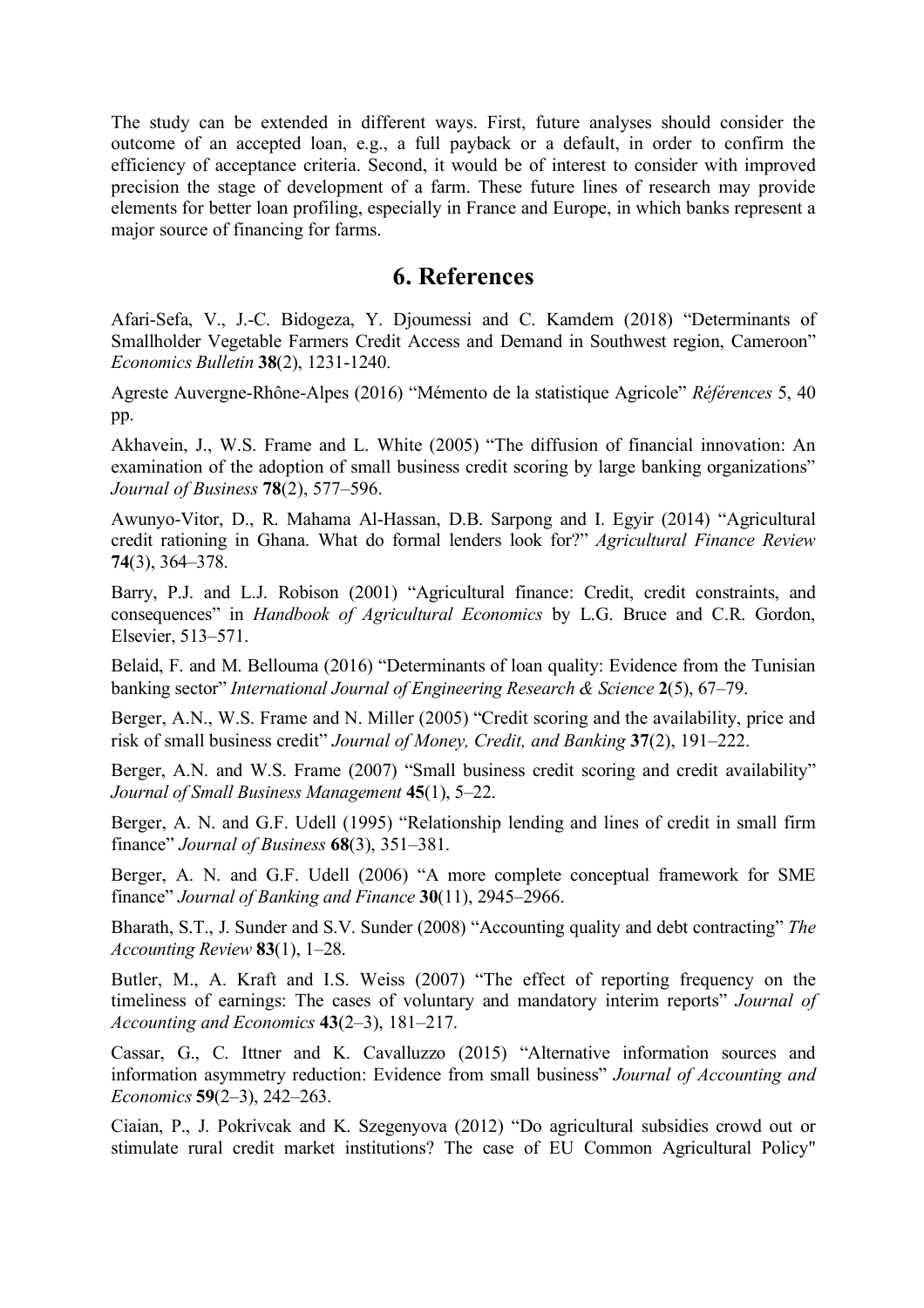*European Integration online Papers (EIoP)*, European Community Studies Association Austria (ECSA-A), **16**.

Ciccarelli, M., A. Maddaloni and J.L. Peydro (2010) *Trusting the bankers: A new look at the credit channel of monetary policy*. European Central Bank Working Paper number 1228.

Coco, G. (2000) "On the use of collateral" *Journal of Economic Surveys* **14**(2), 191–214.

Cowen, C.D. and A.M. Cowen (2006) *A Survey Based Assessment of Financial Institution Use of Credit Scoring for Small Business Lending.* Office of Advocacy, The United States Small Business Administration.

Crédit Agricole (2015) *Rapport d'activité 2014*, Paris.

Diamond, D. (1991) "Monitoring and reputation: The choice between bank loans and directly placed debt" *Journal of Political Economy* **99**(41), 688–721.

Featherstone, A.M., C.A. Wilson, T.L. Kastens and J.D. Jones (2007) "Factors affecting the agricultural loan decision-making process" *Agricultural Finance Review* **67**(1), 13–33.

Fecke, W., J.-H. Feil and O. Musshoff (2016) "Determinants of loan demand in agriculture: empirical evidence from Germany" *Agricultural Finance Review* **76**(4), 462–476.

Frame, W.S., A. Srinivasan and L. Woosley (2001) "The effect of credit scoring on smallbusiness lending" *Journal of Money, Credit and Banking* **33**(3), 813–825.

Heider, F. and R. Inderst (2012) "Loan prospecting" *Review of Financial Studies* **25**(8), 2381– 2415.

Hempell, H.S. and C. Kok (2010) *The impact of supply constraints on bank lending in the euro area - crisis induced crunching?* European Central Bank Working Paper number 1262.

Henderson, J. (2015) "Agricultural credit standards tighten" *Ag Decision Maker Newsletter* **13**(7), Article 1.

Jansson, K.H., C.J. Huisman, C.J. Lagerkvist and E. Rabinowicz (2013) *Agricultural credit market institutions. A comparison of selected European countries.* Factor Markets Working Paper number 33.

Jiménez, G. and J. Saurina (2004) "Collateral, type of lender and relationship banking as determinants of credit risk" *Journal of Banking and Finance* **28**(9), 2191–2212.

Kallberg, J.G. and G.F. Udell (2003) "The value of private sector business credit information sharing: the US case" *Journal of Banking and Finance* **27**(3), 449-469.

Katchova, A.L. and P.J. Barry (2005) "Credit risk models and agricultural lending" *American Journal of Agricultural Economics* **87**(1), 194–205.

Kon, Y. and D.J. Storey (2003) "A Theory of Discouraged Borrowers" *Small Business Economics* **21**(1), 37-49.

Kutsuna, K. and M. Cowling (2003) *Determinants of small business loan approval: Evidence from Japanese survey after 1997 financial crisis.* Kobe University, Discussion Paper Series, 8.

LaCour-Little, M. (1999) "Discrimination in mortgage lending: a critical review of the literature" *Journal of Real Estate Literature* **7**(1), 15–49.

McFadden, D. (1974) "Conditional Logit Analysis of Qualitative Choice Behavior" in *Frontiers in Econometrics* by P. Zarembka, Academic Press: New York, 105-142.